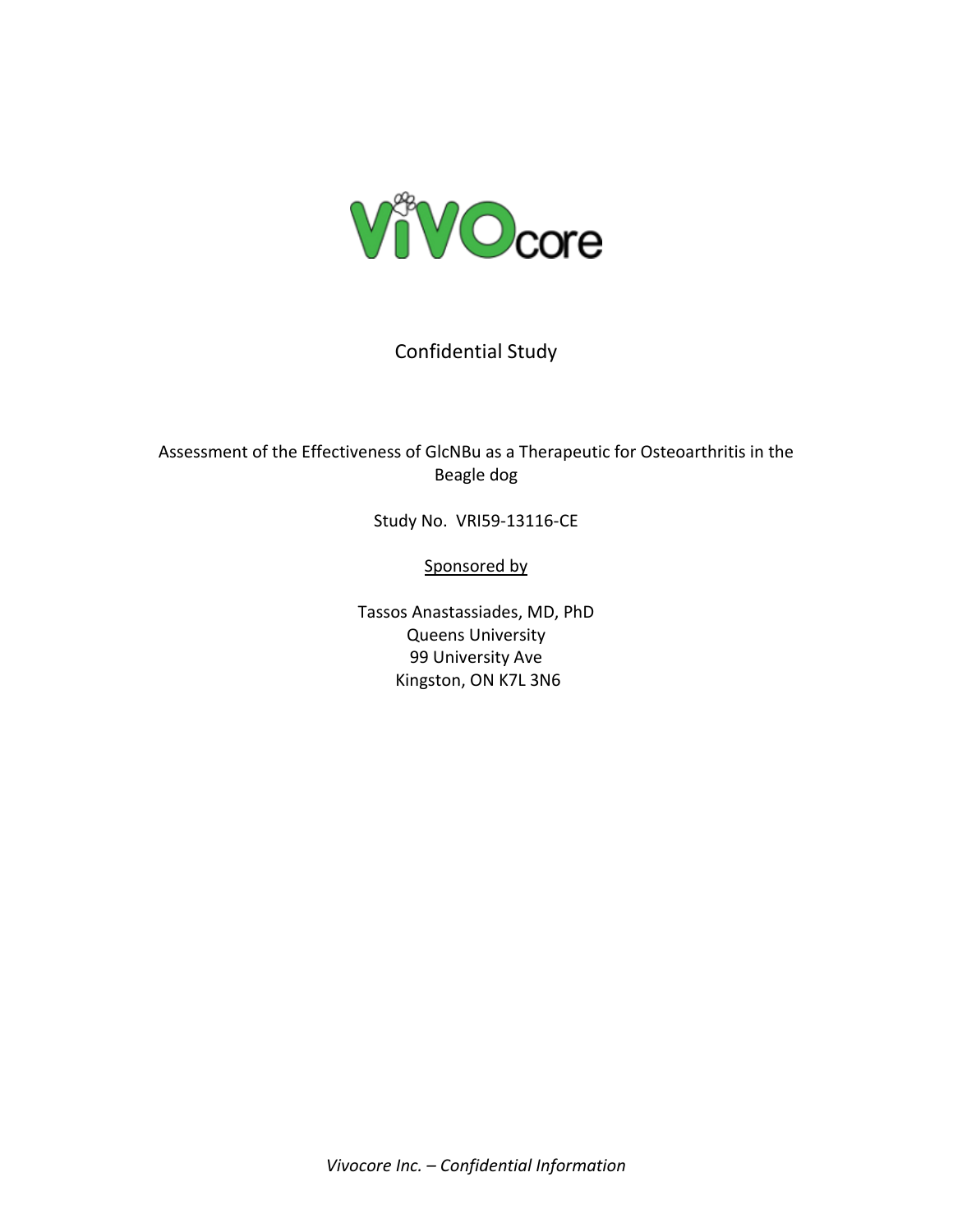# **Results Summary**

- **T-maze running speed increased under GlcNBu as compared to control (baseline). Values did not improve under treatment with Carprofen.**
- **Both GlcNBu and Carprofen produced statistically significant improvements in ratings on QOL (Quality of life) questionnaire including pain scores.**
- **Both GlcNBu and Carpofen produced improved performance on measures indicative of weight bearing lameness on force mat evaluations.**

# **TABLE OF CONTENTS**

| $\mathbf 1$ . |        |  |
|---------------|--------|--|
| 2.            |        |  |
| 2.1.          |        |  |
| 3.            |        |  |
| 4.            |        |  |
| 5.            |        |  |
| 6.            |        |  |
| 6.1.          |        |  |
| 6.2.          |        |  |
| 7.            |        |  |
| 7.1           |        |  |
| 7.2.          |        |  |
| 7.3.          |        |  |
| 7.4.          |        |  |
|               | 7.4.1. |  |
|               | 7.4.2. |  |
| 8.            |        |  |
| 8.1.          |        |  |
|               | 8.1.1. |  |
|               | 8.1.2. |  |
|               | 8.1.3. |  |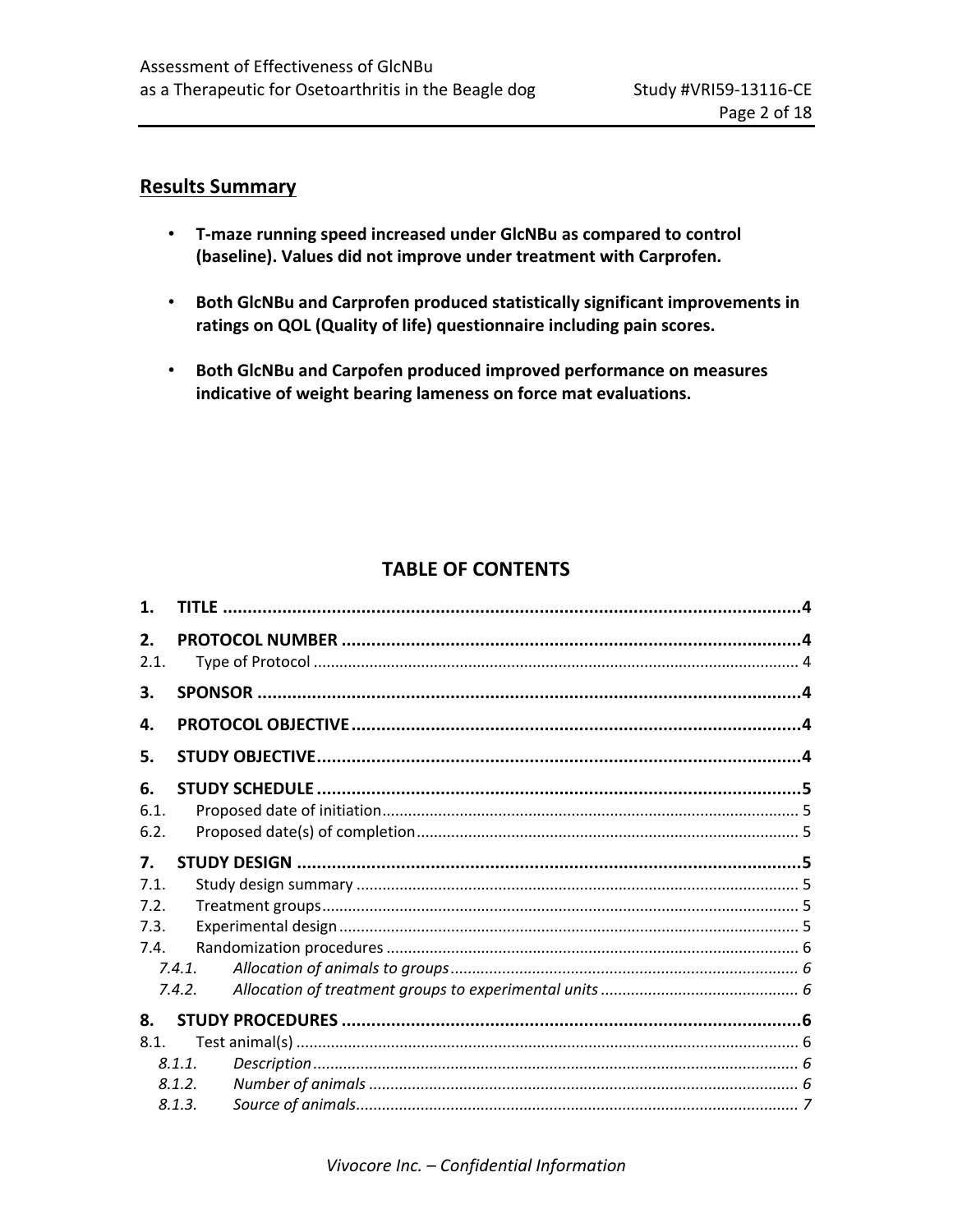| 8.1.4.   |  |  |
|----------|--|--|
| 8.1.5.   |  |  |
| 8.2.     |  |  |
| 8.3.     |  |  |
| 8.4.     |  |  |
| 8.4.1.   |  |  |
| 8.4.2.   |  |  |
| 8.5.     |  |  |
| 8.5.1.   |  |  |
| 8.5.2.   |  |  |
| 8.5.3.   |  |  |
| 8.6.     |  |  |
| 8.6.1.   |  |  |
| 8.6.2.   |  |  |
| 8.6.3.   |  |  |
| 8.6.4.   |  |  |
| 8.6.5.   |  |  |
| 7.6.5    |  |  |
| 7.6.6    |  |  |
| 7.6.7    |  |  |
| 8.7.     |  |  |
| 8.7.1.   |  |  |
| 8.7.2.   |  |  |
| 8.7.3.   |  |  |
| 8.8.     |  |  |
| 8.8.1.   |  |  |
| 8.9.     |  |  |
| 8.9.1.   |  |  |
| 8.9.2.   |  |  |
| 8.9.3.   |  |  |
| 8.10.    |  |  |
| 8.11.    |  |  |
| 8.12.    |  |  |
| 9.       |  |  |
| 9.1.     |  |  |
| 9.1.1.   |  |  |
| 9.1.1.1. |  |  |
|          |  |  |
|          |  |  |
| 9.1.2.   |  |  |
|          |  |  |
| 9.2.     |  |  |
| 9.2.1.   |  |  |
| 9.2.2.   |  |  |
| 9.3.     |  |  |
|          |  |  |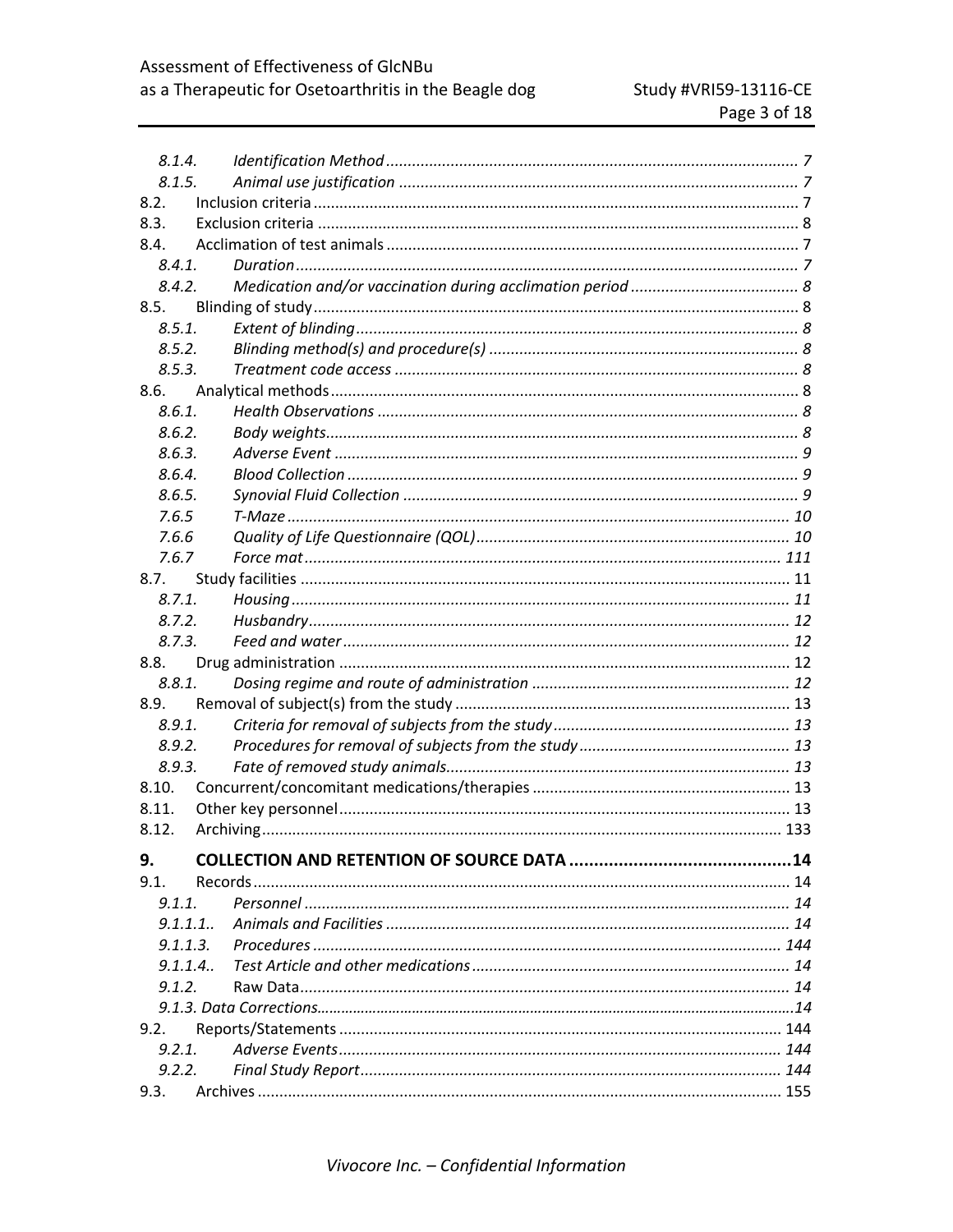| 10.   | ADDENDUMS, AMENDMENTS, DEVIATIONS TO THE PROTOCOL 15       |  |
|-------|------------------------------------------------------------|--|
| 10.1. |                                                            |  |
| 10.2. |                                                            |  |
| 11.   |                                                            |  |
| 12.   | DRUG DISPOSITION AND ACCOUNTABILITY/ANIMAL DISPOSITION AND |  |
|       | ACCOUNTABILITY/FEED DISPOSITION AND ACCOUNTABILITY 15      |  |
| 12.1. |                                                            |  |
| 12.2. |                                                            |  |
| 13.   |                                                            |  |
|       |                                                            |  |

# **1. TITLE**

Assessment of the Effectiveness of GlcNBu as a Therapeutic for Osetoarthirits in the Beagle dog.

# **2. PROTOCOL NUMBER**

VRI59-13116-CE

# **2.1. Type of Protocol**

This is a single, site-specific protocol. All in-life procedures will be conducted at Vivocore Inc. Analytical procedures will be conducted at an outside reference laboratory.

# **3. SPONSOR**

Dr. Tassos Anastassiades, Queen's University, Dept of Medicine (Rheumatology)

# **4. PROTOCOL OBJECTIVE**

The purpose of this study is to assess the effectiveness of N-butyryl glucosamine (GlcNBu) in treatment of Beagle dogs with demonstrated osteoarthritis as compared to Carprofen.

# **5. STUDY OBJECTIVE**

The test article is a synthetic analogue of glucosamine and is under development as a therapeutic agent for treatment of osteoarthritis in dogs. This is a nonpivotal, non-GLP study that is not intended for regulatory approval.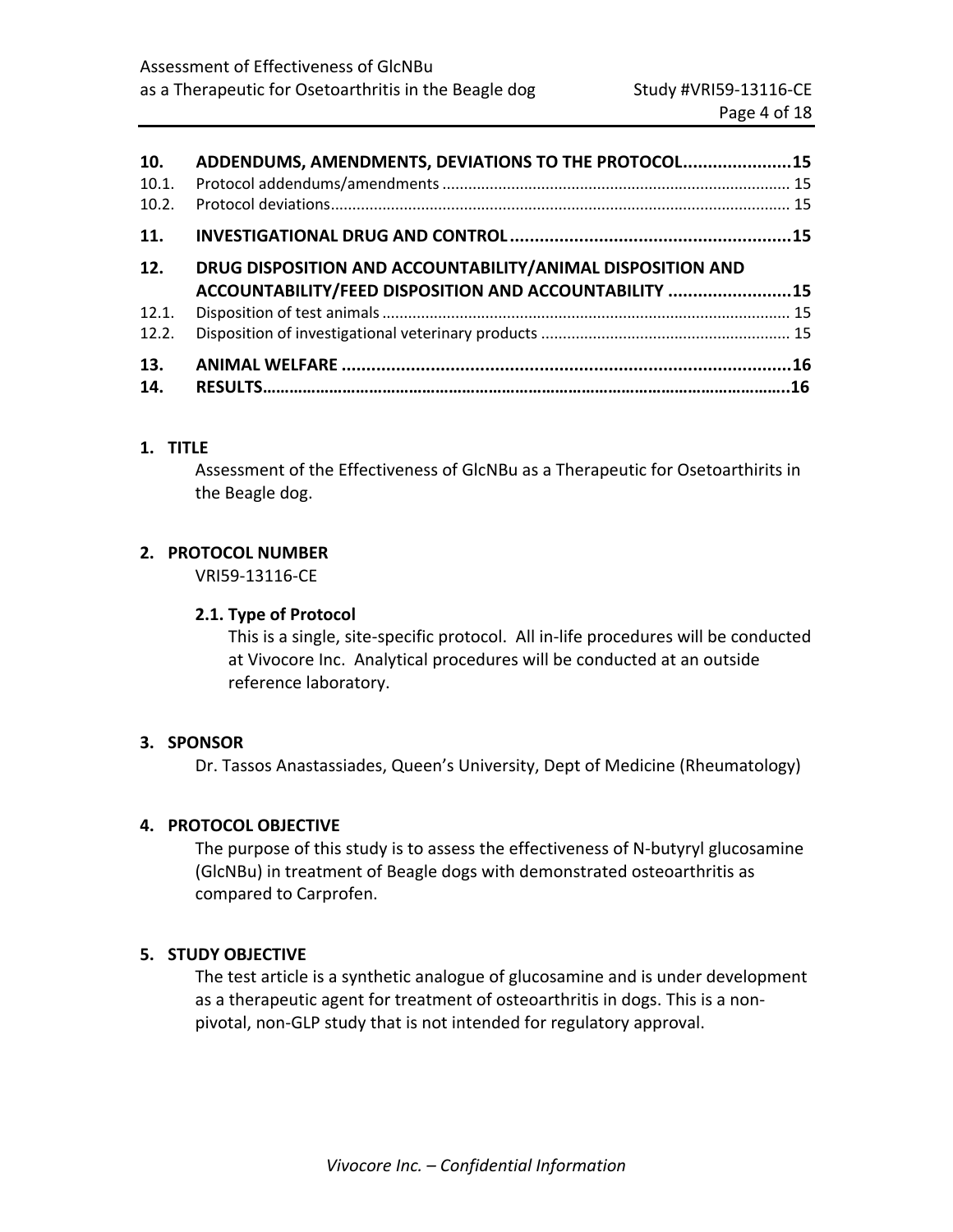### **6. STUDY SCHEDULE**

#### **6.1. Proposed date of initiation**

In-life phase initiation: December 2013

Study Initiation date: date protocol is signed by Scientific Director

#### **6.2. Proposed date(s) of completion**

End of study: date the final report is signed

#### **7. STUDY DESIGN**

#### **7.1. Study design summary**

| Procedure                          |   | <b>Study Day</b> |      |      |      |            |   |             |    |                        |    |                        |    |             |    |
|------------------------------------|---|------------------|------|------|------|------------|---|-------------|----|------------------------|----|------------------------|----|-------------|----|
|                                    |   | $-5$ to $-$<br>4 | $-3$ | $-2$ | $-1$ | 0 to<br>13 | 6 | 11 to<br>12 | 13 | 14 <sub>to</sub><br>18 | 18 | 19 <sub>to</sub><br>32 | 25 | 30 to<br>31 | 32 |
| <b>Twice Daily Observations</b>    | X | x                | X    | X    | X    | X          | X | X           | X  | X                      | X  | X                      | X  | X           | X  |
| <b>T-Maze Assessment</b>           | X | X                | X    | X    |      |            |   | X           |    |                        |    |                        |    | X           |    |
| Force mat Assessment               |   |                  | X    |      |      |            |   |             | X  |                        |    |                        |    |             | X  |
| Quality of Life<br>Questionnaire   | X |                  |      | X    |      |            | X |             | X  |                        |    |                        | X  |             | X  |
| <b>Blood Collection</b>            |   |                  |      | X    |      |            |   |             | X  |                        |    |                        |    |             | X  |
| <b>Synovial Fluid Collection</b>   |   |                  |      | X    |      |            |   |             | X  |                        |    |                        |    |             | X  |
| Randomization/Allocation           |   |                  |      |      | X    |            |   |             |    |                        |    |                        |    |             |    |
| <b>Body Weights</b>                |   |                  |      |      | X    |            |   |             |    |                        | X  |                        |    |             |    |
| <b>Test Article Administration</b> |   |                  |      |      |      | X          | X | X           |    |                        |    | X                      | x  | X           | X  |

#### **7.2. Treatment groups**

There will be 2 treatment groups, each containing 6 dogs.

The groups will be as follows:

- 1. Control group receiving Carprofen
- 2. Treatment group receiving GlcNBu

#### **7.3. Experimental design**

The study is a randomized, blinded crossover design. The experimental unit will be one individual dog and the number of dogs per group will be 6.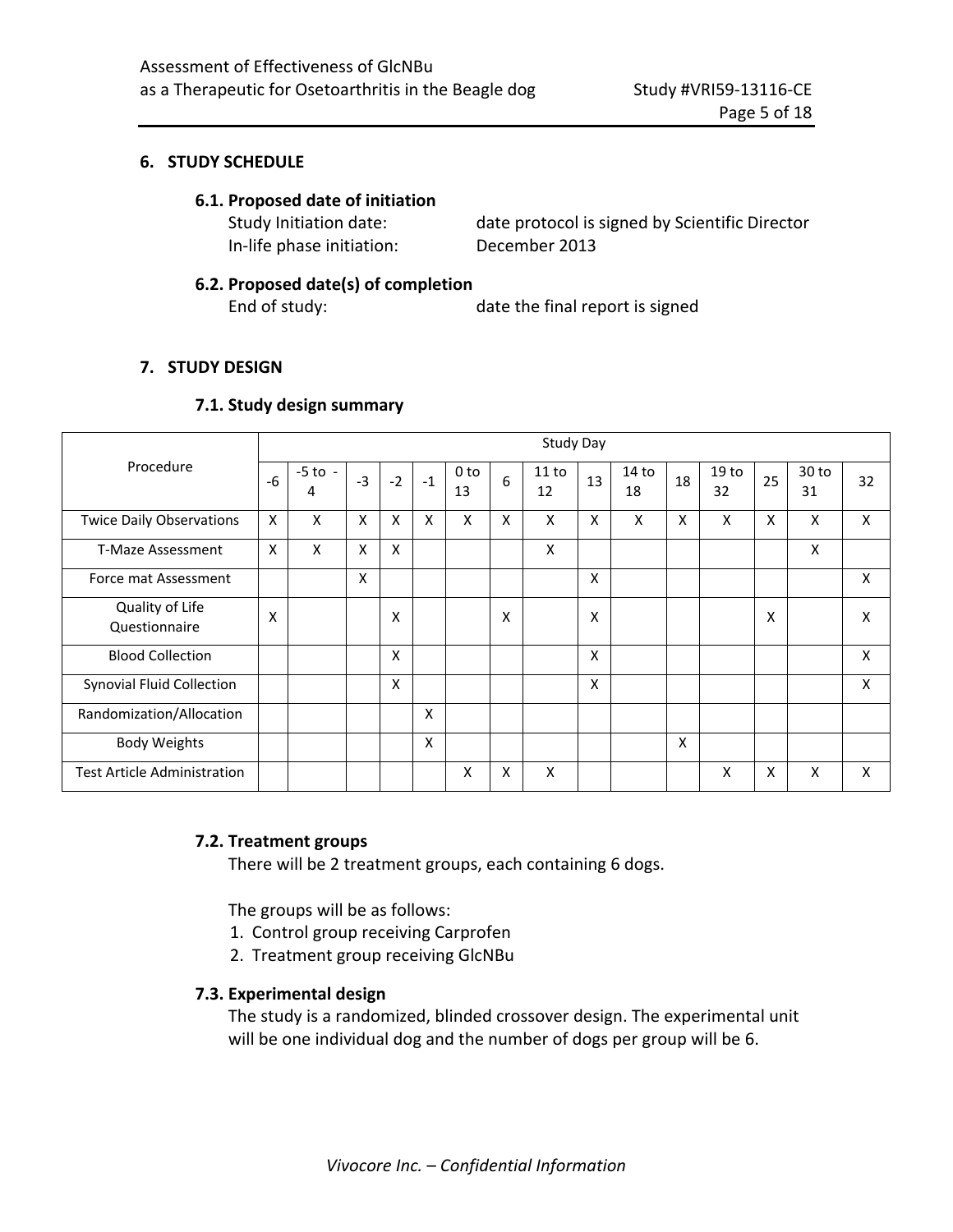### **7.4. Randomization procedures**

### *7.4.1. Allocation of animals to groups*

Subjects will be ranked based on combined pain scores from the Quality of Life Questionnaire Assessment and speed of running on the T-maze. The dogs will be ranked in descending order into 2 blocks, so that each group contains 6 animals (e.g. the best performing animal will receive a rank of 1, and the poorest performing animal will receive a rank of 12). In the event that 2 or more animals have the same score, animals with the same score will be ranked alphanumerically (A-Z) by animal identification name. Subsequently, dogs will then be allocated to groups. Ranks 1 and 2 will be placed into Treatment groups 1 and 2. Ranks 3 and 4 will be placed into Treatment groups 2 and 1 respectively. This pattern will continue until all subjects have been placed in a group.

*7.4.2. Allocation of treatment groups to experimental units* Once the dogs are assigned to a group, designated study personnel will randomly assign each group to a treatment condition by the drawing of a lot. For lot drawing, two pieces of identically sized paper will be used. Order 1 Carprofen first and Order 2 GlcNBu first will each be written on one of the pieces of paper, and papers will be placed into an opaque container. The designated non-blinded personnel will remove one of the papers and will assign Group 1 to that condition. The second drawn paper will be used to assign Group 2 to the condition written on the paper. Group assignments will be recorded and this information will be kept in the archive room during the study to ensure blinding of personnel collecting data.

### **8. STUDY PROCEDURES**

#### **8.1. Test animal(s)**

- *8.1.1. Description*
	- 8.1.1.1. Age

Animals greater than 6 years of age will be included in the study.

8.1.1.2. Sex

Sex of the subjects will be random; however, both sexes will be included.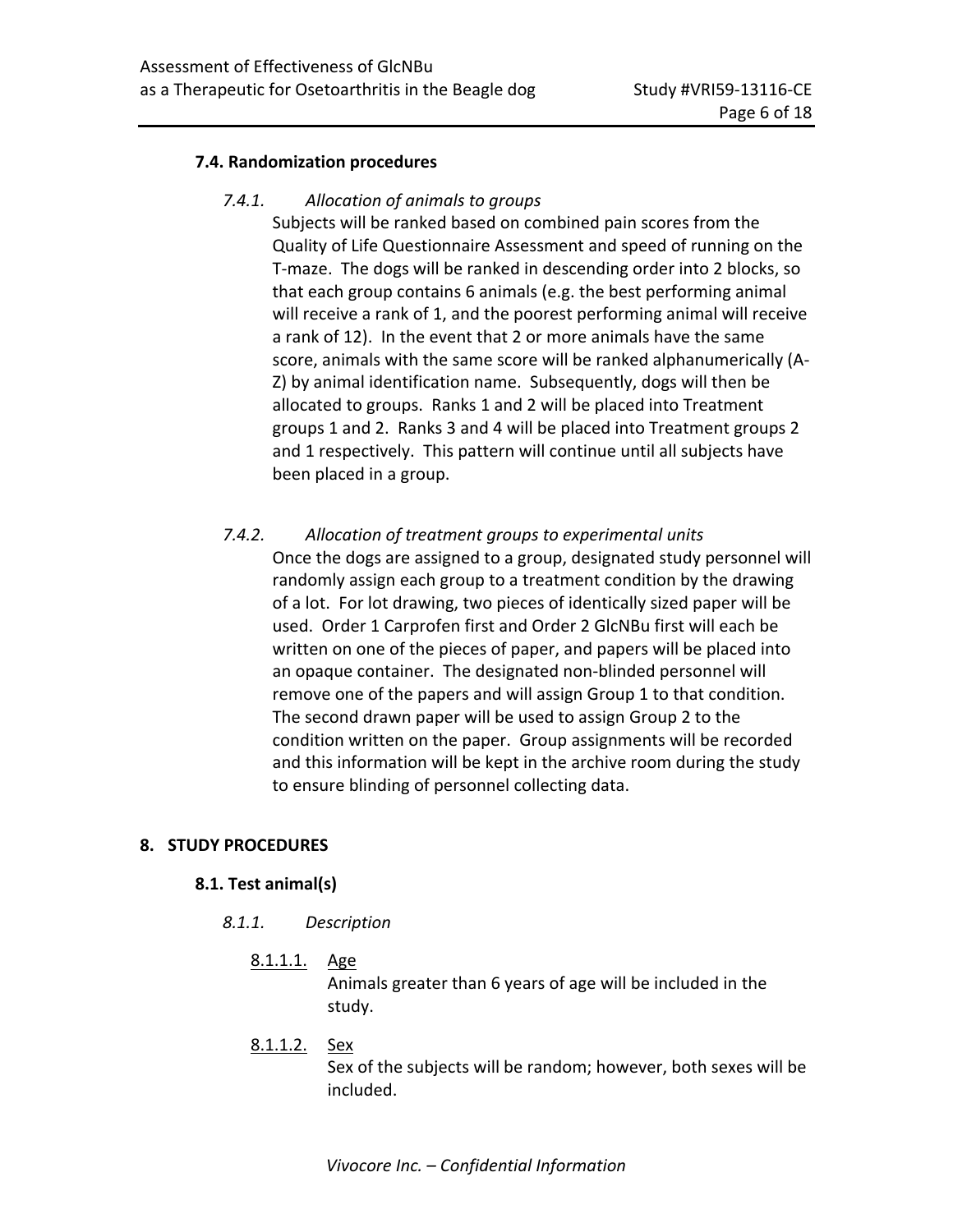| 8.1.1.3. | Species/breed<br>Canis familiaris / Beagle                              |
|----------|-------------------------------------------------------------------------|
| 8.1.1.4. | Initial body weight<br>Appropriate for the age, sex and breed of animal |
| 8.1.2.   | Number of animals<br>Twelve (12) animals will be included in the study. |

*8.1.3. Source of animals* Vivocore Inc. colony

# *8.1.4. Identification Method*

All animals will be individually identified according to standard operating procedures. Each dog will be uniquely identified with a microchip/tattoo and name. For data collection the animal name will be the primary identifier.

# *8.1.5. Animal use justification*

Procedures are designed to avoid or minimize discomfort, distress and pain to the animals in accordance with the principles of the Animal for Research Act of Ontario and the guidelines of Canadian Council on Animal Care (CCAC). The use of 6 dogs per treatment group is within the acceptable range for osteoarthritis studies of this type.

### **8.2. Inclusion criteria**

Animals in good general health as determined by historical health records, with previous radiographic evidence of osteoarthritis in a minimum of 2 joints will be included in the study. The inclusion of study animals will be approved by the Scientific Director.

### **8.3. Exclusion criteria**

Any animal deemed unsatisfactory for the purpose of the study such as poor health or uncooperative disposition will be eliminated prior to allocation. The rejection of study animals will be approved by the Scientific Director.

### **8.4. Acclimation of test animals**

### *8.4.1. Duration*

All animals involved in this investigation have been housed in the Vivocore animal facility for a period not less than three months; therefore, no acclimation period will be needed.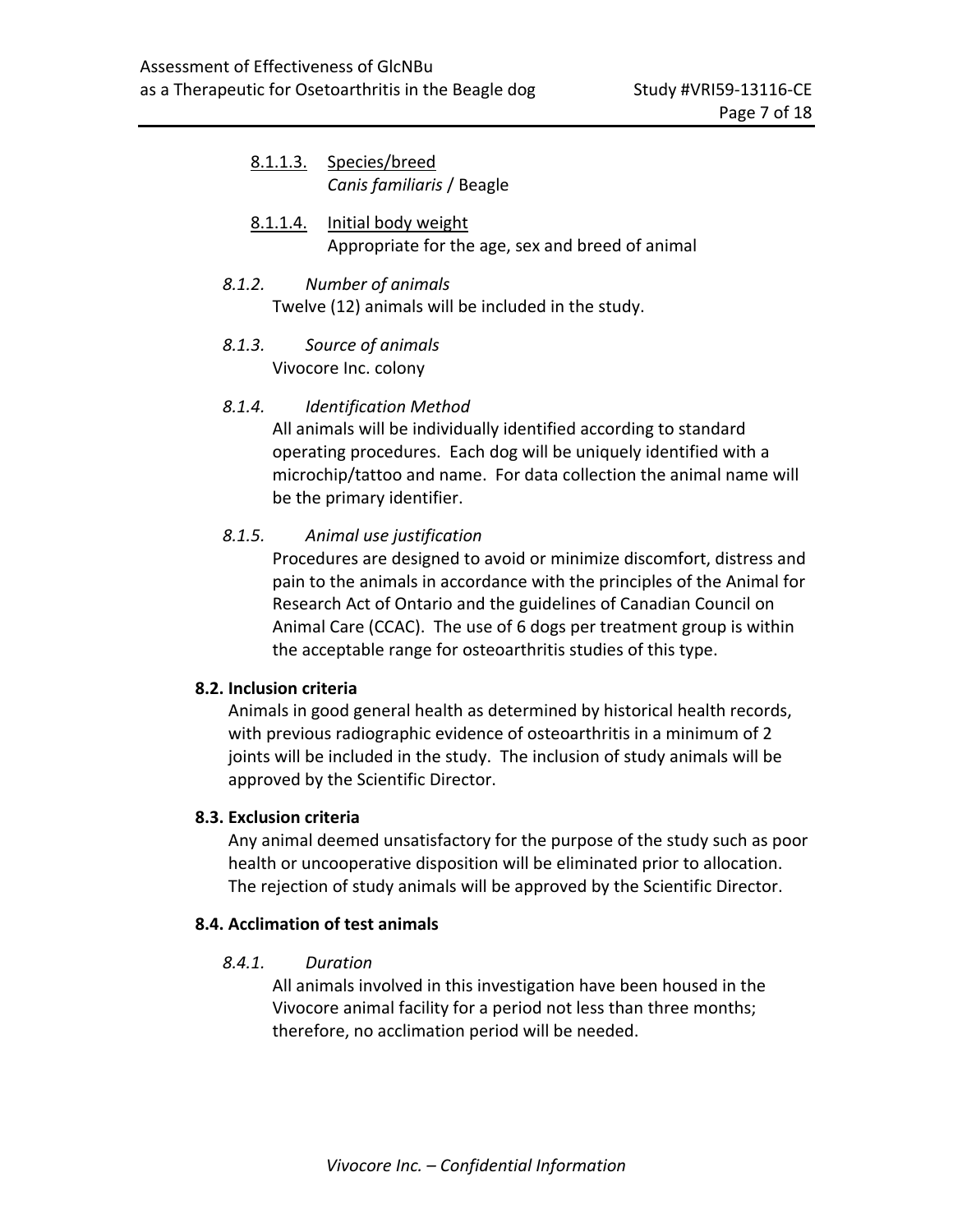*8.4.2. Medication and/or vaccination during acclimation period* Medications will be avoided to the extent possible. Any necessary vaccinations will be administered prior to the start of the study.

# **8.5. Blinding of study**

# *8.5.1. Extent of blinding*

The treatment given to each animal will not be revealed to people collecting data. The study will be blinded to all personnel in the investigation with the exception of the person(s) involved with preparing and administering the investigational veterinary product and vehicle, the person responsible for performing allocation, and the bioanalytical scientists. Non-blinded personnel will not collect data other than that at the time of treatment.

# *8.5.2. Blinding method(s) and procedure(s)*

Treatment conditions will be assigned to 1 of 2 treatment groups, and this information will be kept in the archive room over the duration of the study.

# *8.5.3. Treatment code access*

The code assignments, treatment records and any other documents that would reveal treatments to people collecting data will remain in the archive room until all data are collected. The removal of these documents will be noted in the archive room activity log.

# **8.6. Analytical methods**

### *8.6.1. Health Observations*

The dogs will be observed for any signs that would not be expected in normal dogs, including but not limited to muscle tremors, coughing, nasal discharge, sedation, rapid or laboured breathing and convulsions. An observed abnormality will be checked off as "abnormal" and briefly described under "comments" on the Daily Animal Observation Record by the person making the observation.

### *8.6.2. Body weights*

Dogs will be weighed on Day -1 and Day 18. The most recent body weights will be used to calculate dose amounts. Animals will be weighed according to standard operating procedures. The scales will be operated and maintained as per standard operating procedures. On days that dogs are weighed, the scale will be verified before the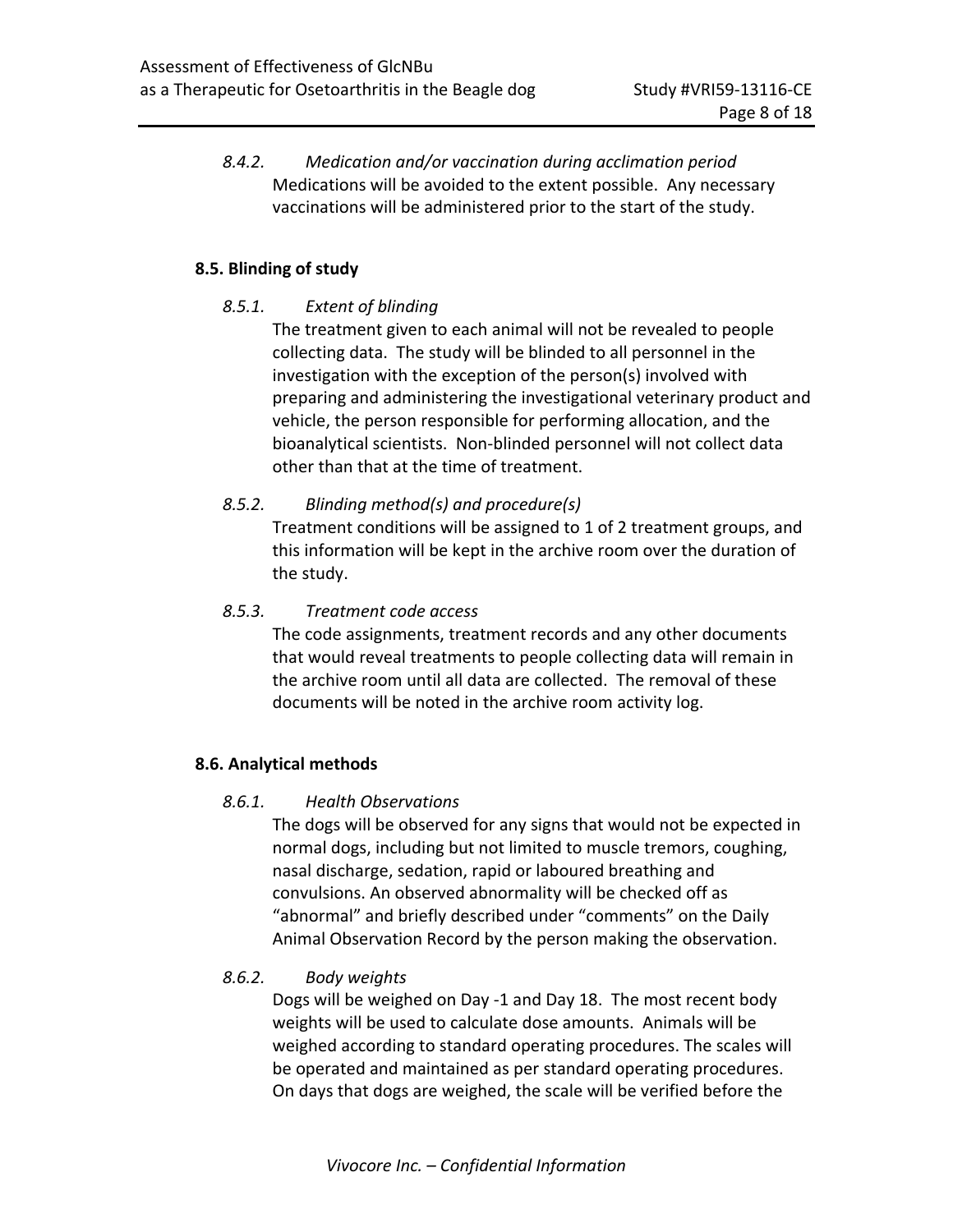first dog is weighed and after the last dog is weighed using reference weights that bracket dog weights. Scale verifications on the day of use and the dog weights will be recorded on the Animal Weight Record.

# *8.6.3. Adverse Event*

An AE is any undesirable experience occurring to an animal, whether or not related to the investigational product. Thus, any posttreatment indication of abnormal (or other than normal) any place in the data is an adverse event. All adverse events, as well as all similar findings pre-treatment, will be tabulated in the final study report. The Scientific Director will report all serious AEs to the sponsor as soon as practical, even if the event does not appear to be drug-related. Adverse Events will be recorded on the Adverse Event Report.

# *8.6.4. Blood Collection*

# 8.6.4.1. Whole blood collection for serum separation

Whole blood collections will be conducted on Days -2, 13 and 32. Approximately 4mL of blood will be collected from a suitable vein as per Vivocore standard operating procedure. On each collection day, blood will be drawn immediately prior to sedation for synovial fluid collections. Serum will be separated within 60 minutes of collection by centrifugation at 2800-3300 RPM for 10 minutes at room temperature. The serum will then be placed into at least 2 cryovials, each containing a minimum of 0.5ml. The serum samples will be frozen in an upright position and stored at -80 $^{\circ}$ C ( $\pm$ 4 $^{\circ}$ C); samples will be stored for a minimum of 6 months. One cryovial of serum from each dog will be shipped to the Sponsor. Once the first aliquot is received, the second will be shipped.

# *8.6.5. Synovial Fluid Collection*

Synovial fluid will be collected from subjects on study Days -2, 13, and 32. Synovial fluid will be collected under sedation. Subjects will be sedated with medetomidine (0.01-0.03mg/kg) and butorphenol (0.1- 0.3 mg/kg) IV. Sedation will be reversed with atipamazole (0.1- 0.2mg/kg IM). The fluid will be collected by arthrocentesis into the joint following surgical preparation of the area. Baseline and treatment collections will occur from a combination of 4 joints in each subject and will include both shoulder and stifle joints. The goal will be to collect a minimum of 0.4ml of fluid combined across the 4 joints. The fluid from each joint will be collected into separate vials. Collections will be repeated the following day if the minimum volume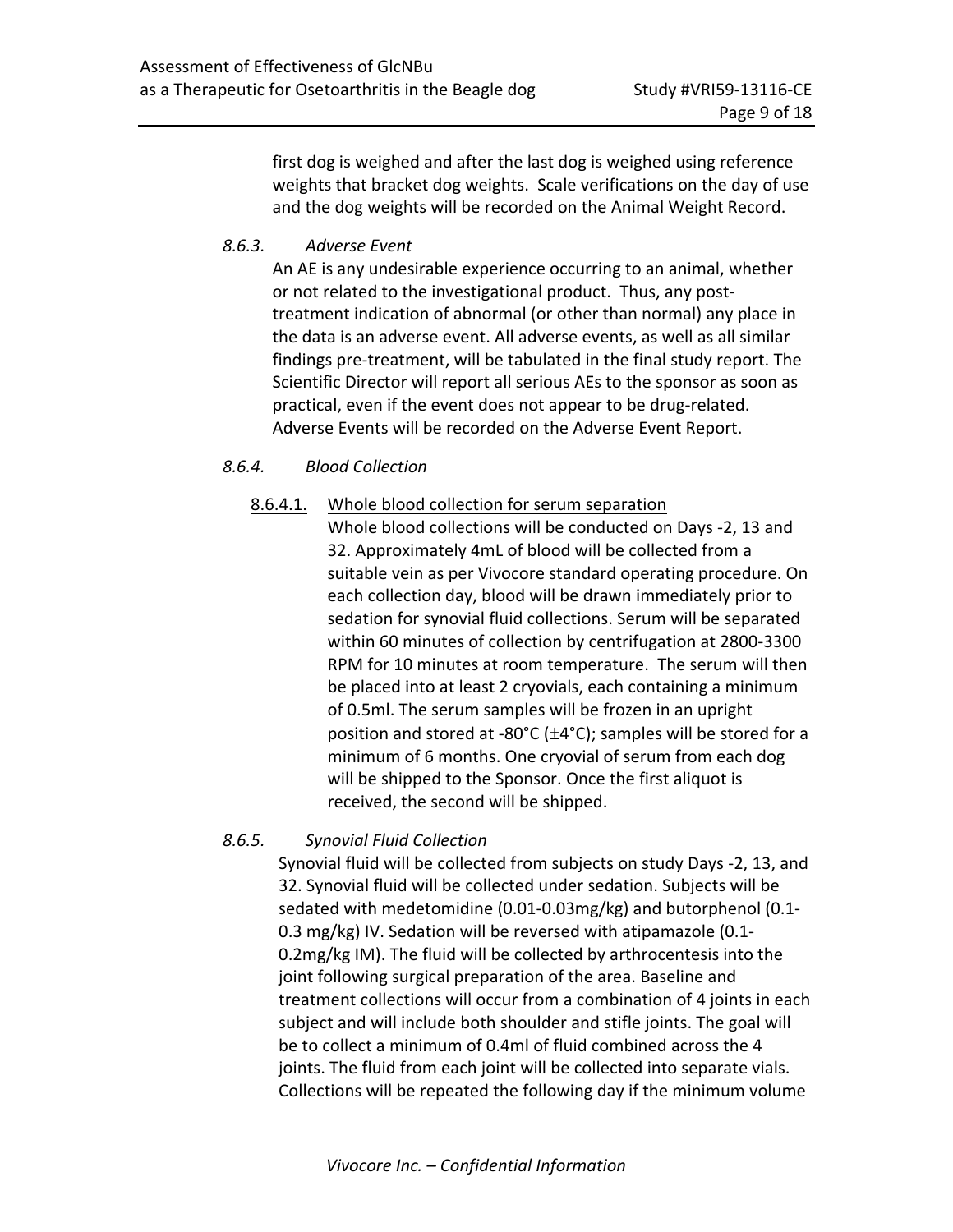is not obtained. If collection volumes are not adequate on treatment days, repeat collections will occur on the first day assigned to washout following treatment administration if applicable. Synovial fluid will be collected 3 hours post dose (± 30 minutes). Samples will be stored at -80 $^{\circ}$ C ( $\pm$ 4 $^{\circ}$ C).

# *7.6.5 T-Maze*

*7.6.6 The T-maze consists of a large apparatus containing a start box, alleyway and two arms, leading to a right and left runway. In this study, entrance into either of the arms will lead to a food reward. The dependent variable will be running speed. Subjects will be tested on the T-Maze on Days -6, -5, -4, -3, -2, 11, 12, 30, and 31 according to standard operating procedures. The assumption is that running speed is slowed in dogs showing OA because of the pain produced at specific joints. Only latencies from valid trials (i.e. completed trials without any overt distraction) will be included. On treatment days, subjects will be tested 1.5 hours post dose (±15 minutes). Quality of Life Questionnaire (QOL)*

The QOL is a questionnaire adapted from the canine brief pain inventory (CBPI), which was developed based on clinical questionnaires in which owners score the function and pain level of their pets with existing pain conditions. A two-stage procedure will be used. In the first phases, one experimenter will attempt to elicit objective behavior-specific measures of function and pain level across a variety of normal canine behaviors (e.g. walking, trotting, galloping, rearing, stair-climbing, etc). For this stage, one technician was responsible for soliciting the relevant behaviors from a dog using encouragement and/or food rewards, while the evaluating technician scored function and observable pain using the "daily questionnaire for evaluation of function and pain." For the second phase, the evaluating technician will use the "CBPI Summary" questionnaire to (subjectively) score each dog's pain level, impact of pain on function and quality of life based on their findings in the first stage. Subjects will be assessed using the QOL on Days -6, -2, 6, 13, 25, and 32. The same technician will be used on each of the assessment days for evaluating scored function and observable pain. On each assessment Day that the T-Maze is also used, subjects will be tested on the QOL immediately following completion of the T-Maze assessment. On all other treatment days, subjects will be tested 1h 45min post dose (±15 minutes).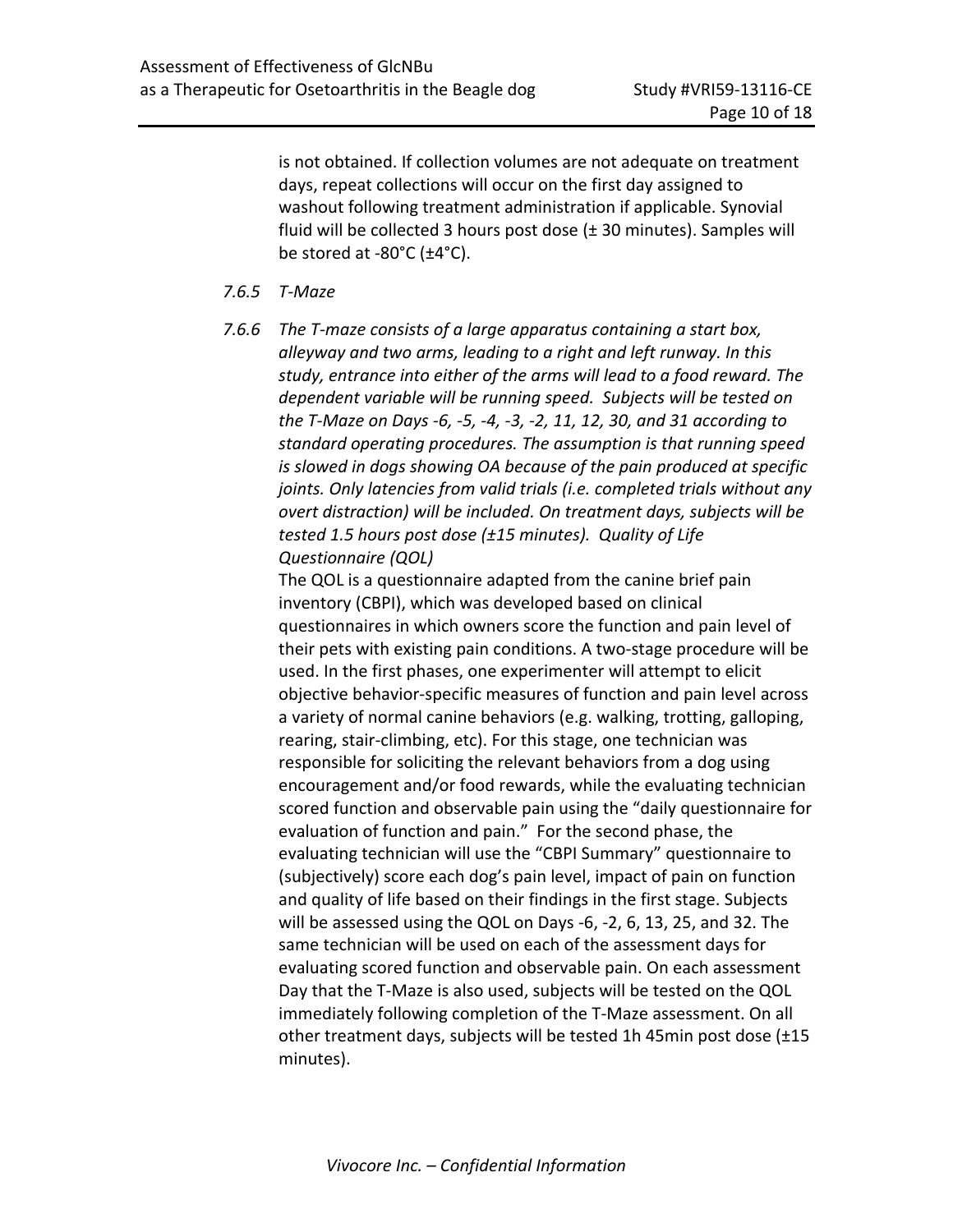# *7.6.7 Force mat*

On Days -3, 13, and 32, subjects' gait will be assessed using the force mat in the runway set-up according to standard operating procedures. This will measure maximum force, impulse, maximum peak pressure, stance time, and swing time, which is related to the degree of pain in each joint. On each assessment day, 10 passes over the mat will be recorded for each subject. On days in which the QOL and force mat both occur, the force mat will be used to assess the walk/trot portion of the Questionnaire. On days in which the T-Maze is also used, subjects will complete the force mat assessment immediately following completion of the maze.

# **8.7. Study facilities**

*8.7.1. Housing*

Dogs will be kept at Vivocore's animal facility and group housed in pens. Environmental management including temperature regulation, ventilation and humidity regulation and lighting will be provided, maintained and controlled according to standard operating procedures.

# 8.7.1.1. Containment Equipment

The animal containment room is approximately 40 x 80 ft with a 10-foot ceiling and consists of a cement floor with steel walls and ceiling. The room contains pens, with approximate dimensions of either 2.5'x16' or 5'x16', with 2'x4' perches. Pens are constructed from galvanized steel with open sided mesh walls, epoxy-sealed cement floors and a raised resting platform.

# 8.7.1.2. Lighting Equipment

Commercially acceptable fluorescent and natural lighting will be provided for the dogs. The photoperiod will be 12 hours and will be maintained on a timer; however, light may vary according to natural light cycle.

# 8.7.1.3. Heating/Cooling Equipment

Heating and cooling is electronically controlled and will be set to maintain the animal room in a temperature range from 15ºC  $-28$ <sup>o</sup>C.

# 8.7.1.4. Feeding Equipment Feed will be provided in stainless steel feeding bowls.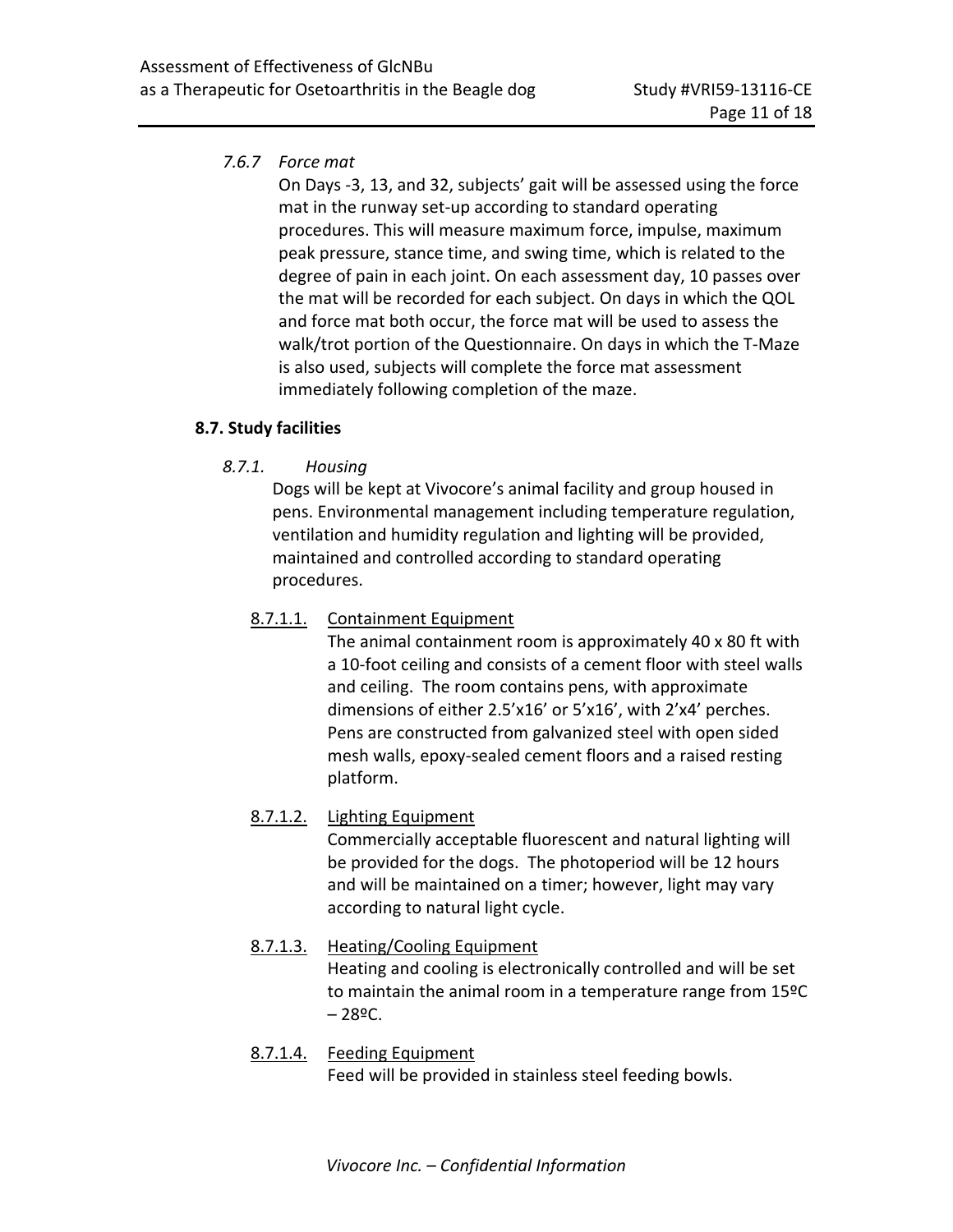# 8.7.1.5. Watering Equipment Water will be provided to the animals via stainless steel bowls. The water source is an on-site well. 8.7.1.6. Ventilation Equipment

The test room ventilation is designed to provide approximately 15 to 18 air changes per hour.

# *8.7.2. Husbandry*

Inspection of the animals in regards to general health and behaviour will be performed daily throughout the study by the research technicians as per standard operating procedures. General animal husbandry practices such as grooming and bathing will be conducted according to standard operating procedures. These activities will not be recorded as part of the study data. All animal housing areas will be cleaned daily and disinfected as per standard operating procedures.

# *8.7.3. Feed and water*

Feeding of the dogs will be conducted according to standard operating procedures. All animals will be fed a standard commercial dry dog diet *ad lib* or to maintain body condition*.* The manufacturer, identifying name of feed, and lot number will be included in the study file from each lot of feed used. Feed will be provided in stainless steel bowls. Feed consumption will not be recorded.

Water will be provided *ad lib* via stainless steel bowls. Contaminants of feed and water that could affect the result of the study are not anticipated.

# **8.8. Drug administration**

# *8.8.1. Dosing regime and route of administration*

Beginning on Day 0 and continuing through Day 13, half of the subjects on study will be administered the test compound GlcNBu. This will be given orally as powder in gelatine covered capsules. Dosing will occur once a day at a dose of 60 mg/kg. The remaining 6 subjects on study will receive the control compound Carprofen in 25, 75 or 100 mg tablets. Administration will be aimed at achieving a dose level as close as possible to 4.4 mg/kg, with the closest available amount always rounded up. Dosing with Carprofen will also be once a day. Following a washout period from Days 14 to 18, a treatment crossover will begin on Day 19 through to Day 34, such that each animal will be assigned to the opposite treatment condition that it was on Day 0.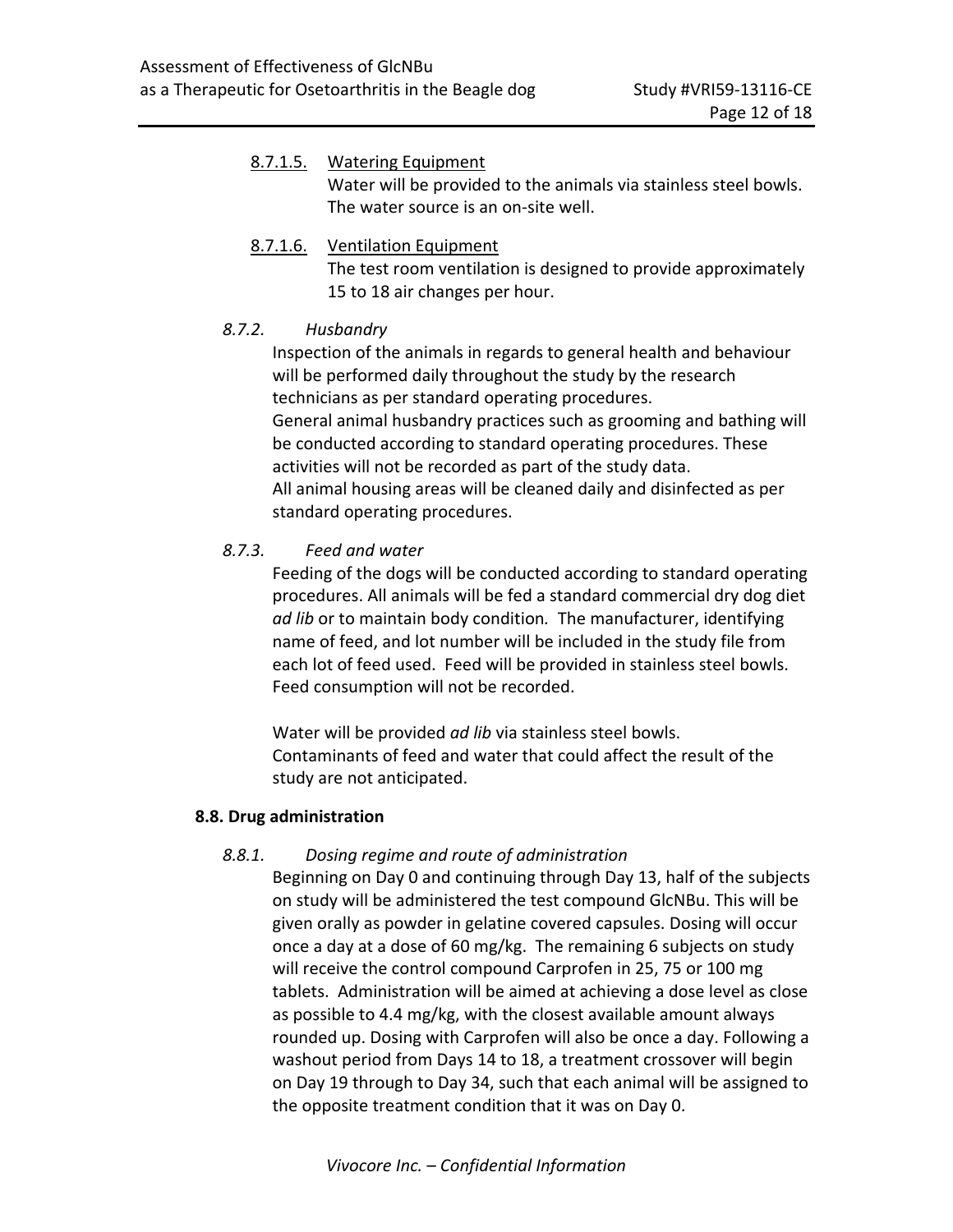#### **8.9. Removal of subject(s) from the study**

*8.9.1. Criteria for removal of subjects from the study* An animal can be removed from study prior to treatment if it shows severe sign(s) of illness, requires medical or surgical treatment noncompatible with the purpose of the study, is victim of extensive trauma, or dies. Animals removed prior to treatment can be replaced with another suitable animal. After treatment an animal cannot be removed from study for any reason other than death. Investigational veterinary product administration can be discontinued by protocol amendment, but health observations will still be conducted.

### *8.9.2. Procedures for removal of subjects from the study*

The decision to remove prior to treatment may be based on a health status assessment made by the attending veterinarian. The conclusion as to what degree the clinical symptoms are related to the drug administration does not need to be made at the time of removal, but must be discussed in the final study report. The animal's identity, date of the removal, reason for the removal and the prescribed therapy or fate of the animal will be recorded in the study file.

### *8.9.3. Fate of removed study animals*

Living animals removed from the study prior to treatment will be retained by Vivocore Inc. For animals that die or are euthanized, the carcass will be disposed of as per standard operating procedures.

### **8.10. Concurrent/concomitant medications/therapies**

Concurrent medical treatment during the study is not allowed unless necessary for the health of the animal and only if the drug is compatible with the purpose of the study. All treatments will be authorized in advance by the Scientific Director, or if not available, the attending veterinarian. The reason for the treatment, identification of treatment given, manufacturer, expiration date, dose, route, and any other relevant information will be summarized in the Concurrent Treatment Record and fully described in the final study report.

### **8.11. Other key personnel**

Research Technicians See Personnel List

### **8.12. Archiving**

Data and specimens will be archived at Vivocore Inc.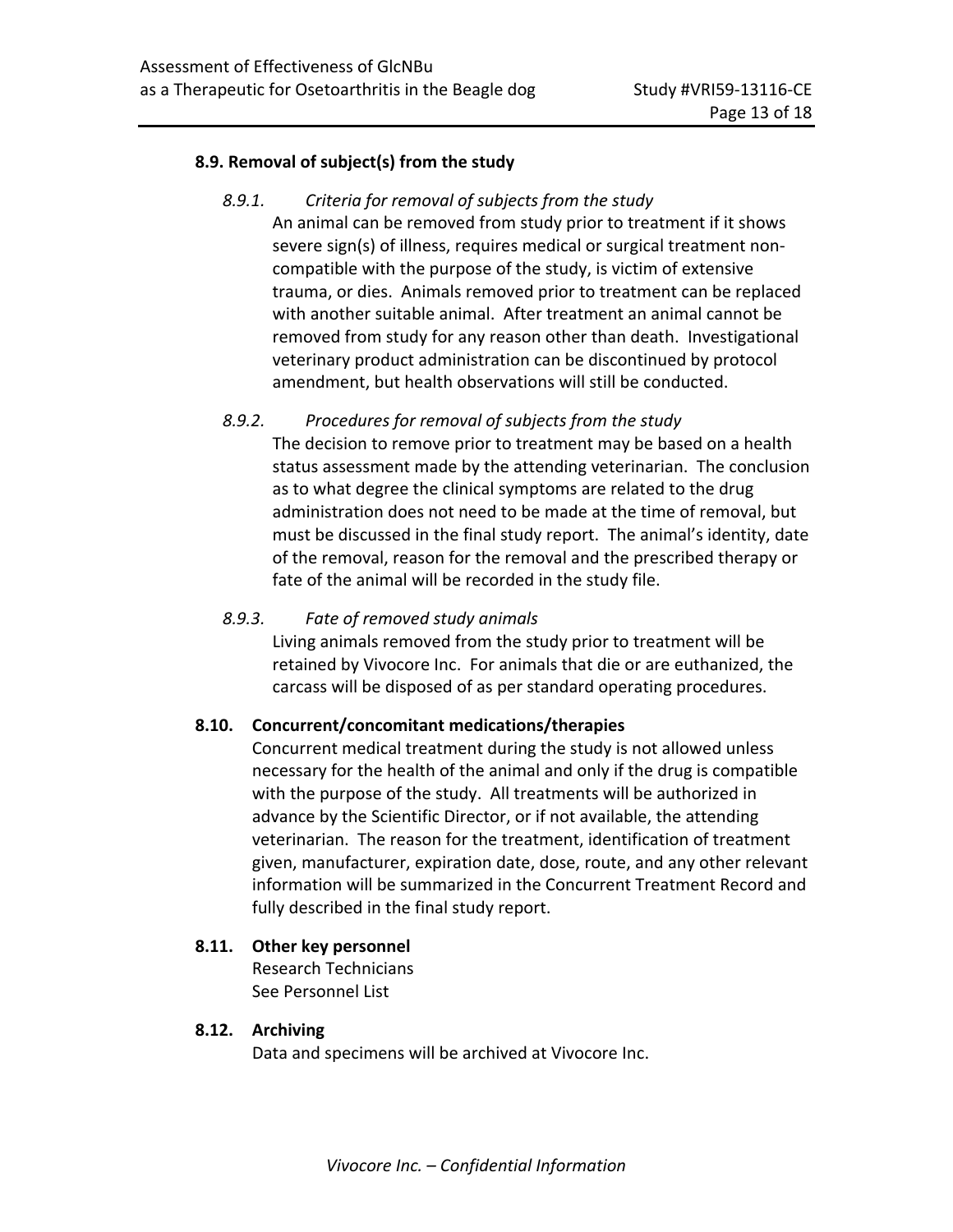#### **9. COLLECTION AND RETENTION OF SOURCE DATA**

#### **9.1. Records**

The following records will be maintained in the study file:

- *9.1.1. Study documents*
	- 9.1.1.1. Personnel:
		- 1) Personnel list of individuals involved in the study
	- 9.1.1.2. Animals and Facilities:
		- 1) Animal Identification Form
		- 2) Animal disposition records
		- 3) Institutional Animal Care and Use Committee (IACUC) approval
	- 9.1.1.3. Procedures:
		- 1) Protocol, protocol amendment(s) and protocol deviation(s)
	- 9.1.1.4. Test Article and other medications:
		- 1) Test Article receiving and shipping logs, documentation of storage conditions (i.e., temperature logs or charts).
		- 2) Information on vaccination or drug treatments used during the conditioning and experimental periods, including product labels (if available).

### *9.1.2. Raw Data*

The Sponsor will be provided with original raw data for the following:

- 1) Treatment administration
- 2) General health observations
- 3) Animal weights
- 4) Any other data necessary to interpret study results

### *9.1.3. Data Corrections*

Data corrections will be made as per standard operating procedures using the correct error codes.

### **9.2. Reports/Statements**

*9.2.1. Adverse Events*

Adverse Events will be fully documented and reported as described in sections 8.6.1 and 8.6.3.

*9.2.2. Final Study Report*

The Scientific Director is solely responsible for the final study report and will be the only one to sign it.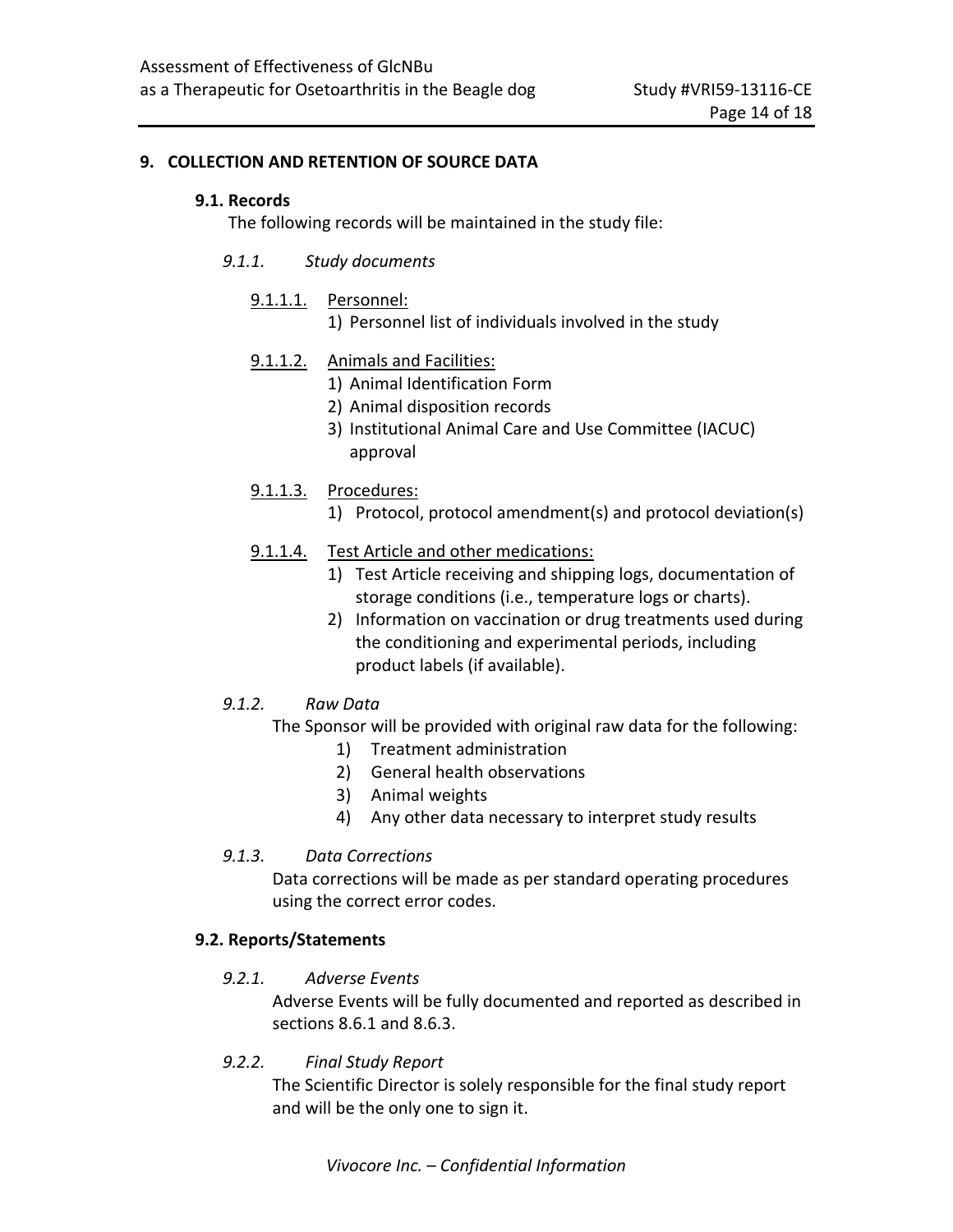### **9.3. Archives**

Date and Records: Raw data will be maintained in a secure location at the study site until data collection is complete. Certified true copies of raw data forms and study documents in Sections 13.1, 13.2 and 13.3 will be made and the originals submitted to the sponsor as per written and approved standard operating procedures. After the final study report is signed, the original will be sent to the sponsor and a certified true copy will be maintained by Vivocore Inc. The sponsor will archive all study documents.

Specimens: At the conclusion of the study any specimens generated will be sent to the sponsor for archiving.

#### **10. ADDENDUMS, AMENDMENTS, DEVIATIONS TO THE PROTOCOL**

#### **10.1. Protocol addendums/amendments**

Protocol addendums/amendments will be prepared as per standard operating procedures.

#### **10.2. Protocol deviations**

Protocol deviations will be handled as per standard operating procedures.

### **11. INVESTIGATIONAL DRUG AND CONTROL**

Complete details of the test article(s) used in the study will be filed in the study binder.

# **12. DRUG DISPOSITION AND ACCOUNTABILITY/ANIMAL DISPOSITION AND ACCOUNTABILITY/FEED DISPOSITION AND ACCOUNTABILITY**

### **12.1. Disposition of test animals**

Dogs are expected to survive the study and thus will be returned to the Vivocore colony at the conclusion of this study. Carcasses and tissues from euthanized or deceased animals, if any, will be disposed of according to standard operating procedures. Final animal disposition will be documented in the study file.

### **12.2. Disposition of investigational veterinary products**

All test and control article containers sent by the Sponsor, whether used, unused or partially used will be returned to the study Sponsor.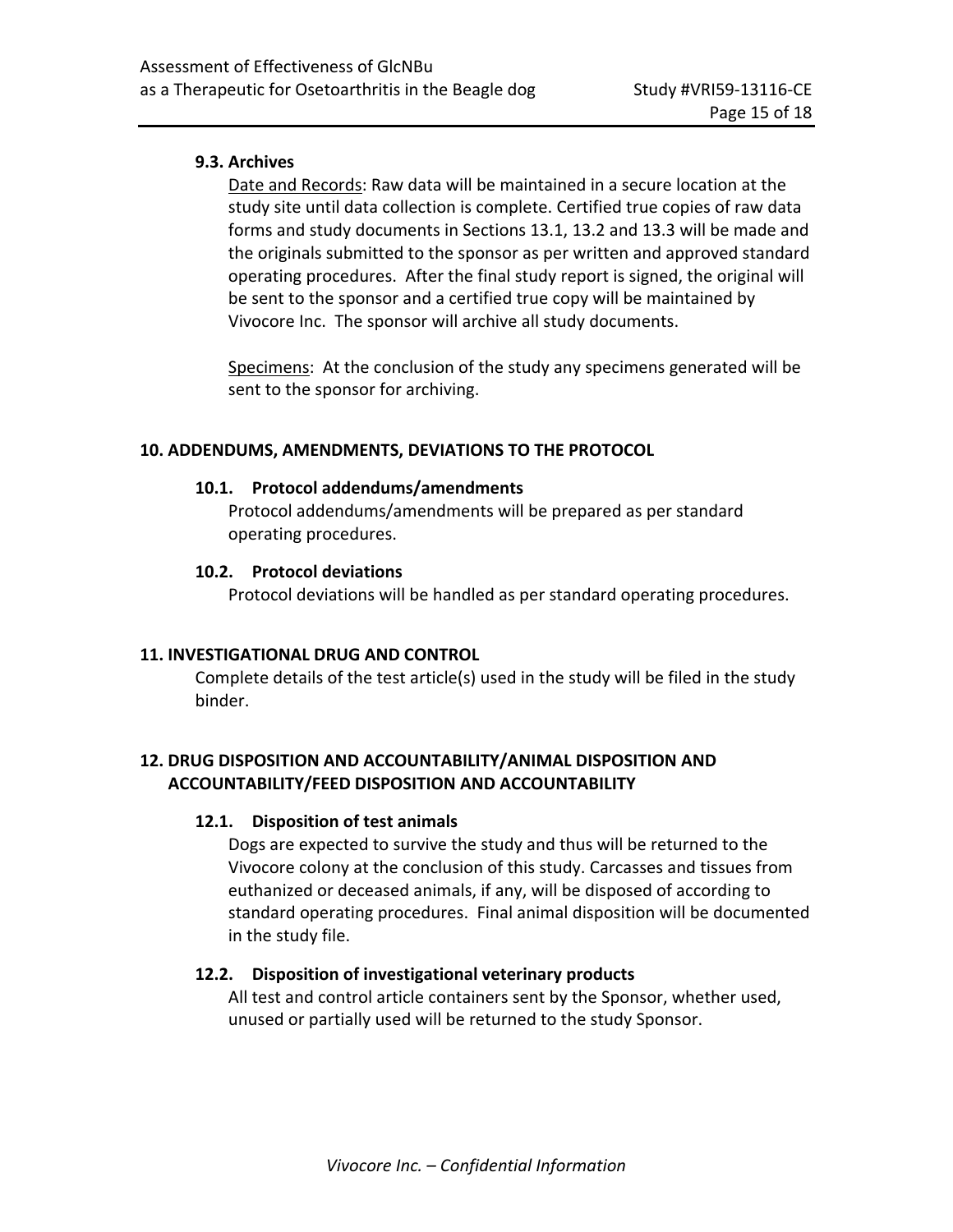### **13. ANIMAL WELFARE**

The Study Facility is committed to complying with all local regulations governing the care and use of laboratory animals. Procedures are designed to avoid or minimize discomfort, distress and pain to the animals in accordance with the principles of The Animal for Research Act of Ontario and the guidelines of Canadian Council on Animal Care (CCAC) The CCAC *Guide for the Care and Use of Experimental Animals* and related policies will be regarded as guidelines to follow.

The Study Facility has a certificate of registration of Research Facility under the Animals For Research Act issued by the Ontario Ministry of Agriculture, Food and Rural Affairs.

In order to ensure compliance, this protocol will be reviewed and approved by the Study Facility's Institutional Animal Care and Use Committee (IACUC) before the start of the trial as per IACUC standard operating procedures.

#### **14. RESULTS**

#### **T-MAZE**

Mean time (in seconds) to reach goal box was longer under control (baseline) conditions than under either treatment condition for GlcNBu or Carprofen. The difference between GlcNBu and control was marginally significant, suggesting efficacy in reducing discomfort associated with running. Carprofen did not statistically differ from control.

#### **Quality of Life**

Total score for each animal was calculated by summing the score for each item Statistical analysis considered both order of testing (GlcNBu first vs Carprofen first), and treatment condition.

(Repeated measures analysis of variance with treatment & then Dunnet multiple comparisons)

The treatments were also compared on associated pain scores.

#### **Score on QOL questionnaire as a function of treatment and order of treatment**

Both GlcNBu and Carprofen improved ratings on QOL questionnaire. GlcNBu showed greater effectiveness when tested in second arm, following administration of Carprofen**.**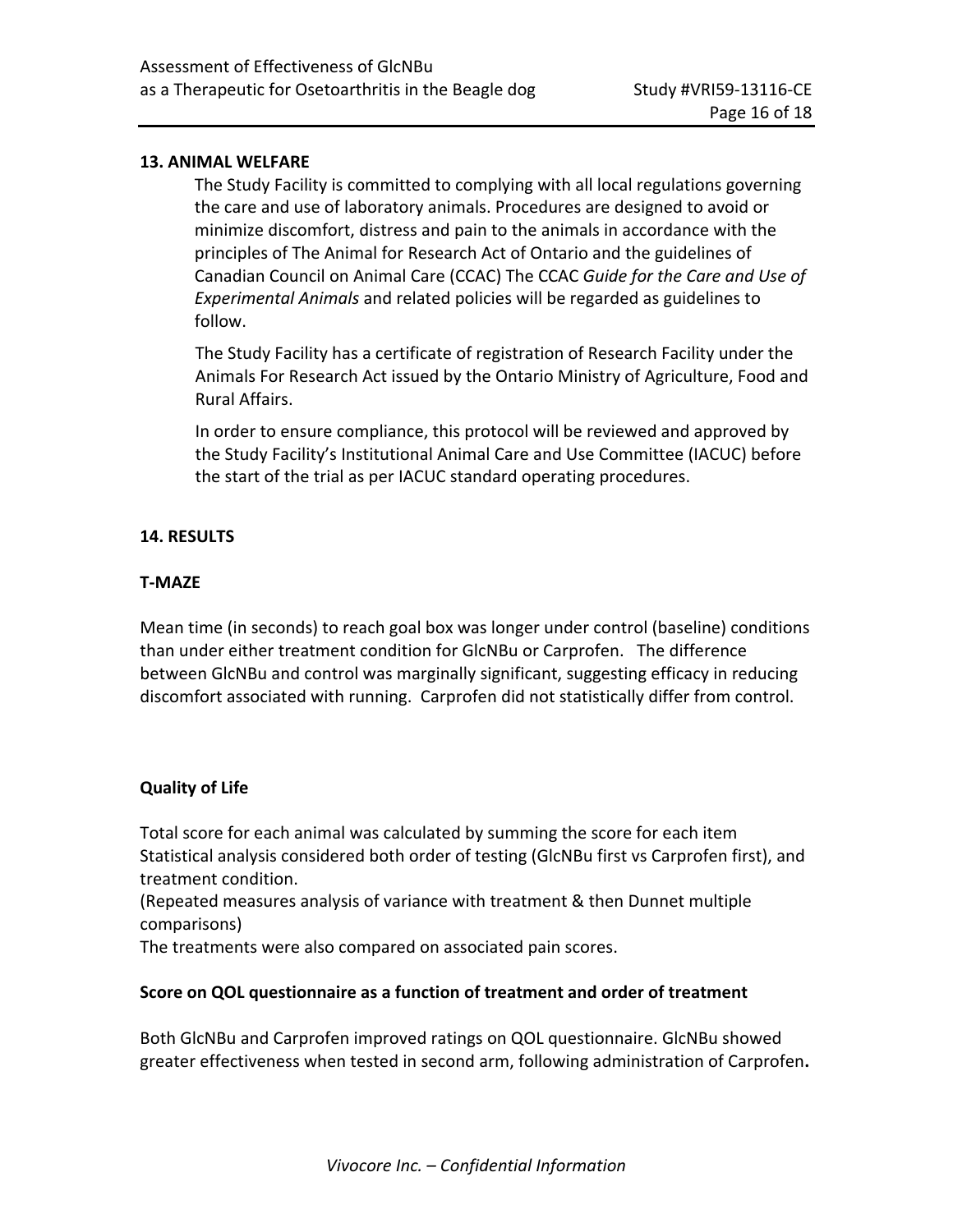### **Pain Score on QOL questionnaire as a function of treatment and order of treatment**.

Both GlcNBu and Carprofen produced statistically significant reductions in pain scores associated with questions in the QOL questionnaire.

| Question |           |                           |        |           |            |        |                       |        |        |  |  |
|----------|-----------|---------------------------|--------|-----------|------------|--------|-----------------------|--------|--------|--|--|
| #        |           | <b>Questionaire Score</b> |        |           | Pain Score |        | <b>Combined Score</b> |        |        |  |  |
|          |           |                           |        |           |            |        |                       |        |        |  |  |
|          | Treatment | Car vs                    | Glu vs | Treatment | Car vs     | Glu vs | Treatment             | Car vs | Glu vs |  |  |
|          | effect    | Ctl                       | Ctl    | effect    | Ctl        | Ctl    | effect                | Ctl    | Ctl    |  |  |
| 3        | 0.2697    | na                        | na     | na        | na         | na     | 0.0468                | 0.0734 | 0.0450 |  |  |
| 4        | 0.0021    | 0.0026                    | 0.0051 | 0.5747    | na         | na     | 0.0150                | 0.0207 | 0.0207 |  |  |
| 5        | 0.0166    | 0.0101                    | 0.0900 | 0.1337    | na         | na     | 0.0033                | 0.0054 | 0.0054 |  |  |
| 6        | 0.0713    | na                        | na     | 0.3986    | na         | na     | 0.5798                | na     | na     |  |  |
| 7        | 0.0350    | 0.0356                    | 0.0551 | 0.0327    | 0.0333     | 0.0520 | 0.0093                | 0.0048 | 0.1446 |  |  |
| 8        | 0.0672    | na                        | na     | 0.0298    | 0.0306     | 0.0482 | 0.0321                | 0.0178 | 0.2805 |  |  |
| 9        | 0.7116    | na                        | na     | 0.7462    | na         | na     | 0.9697                | na     | na     |  |  |
| 10       | 0.1209    | na                        | na     | 0.2418    | na         | na     | 0.1774                | na     | na     |  |  |
| 11       | 0.1521    | na                        | na     | 0.1219    | na         | na     | 0.0443                | 0.0840 | 0.0377 |  |  |
| 12       | 0.0192    | 0.0109                    | 0.1267 | 0.4151    | na         | na     | 0.0643                | na     | na     |  |  |
| 13       | 0.1344    | na                        | na     | 0.1719    | na         | na     | 0.1424                | na     | na     |  |  |
| 14       | 0.0346    | 0.1383                    | 0.0216 |           |            |        |                       |        |        |  |  |
| 15       | 0.0034    | 0.0032                    | 0.0105 |           |            |        |                       |        |        |  |  |

**Item Analysis of Questions Data:** On combined pain and questionnaire score, GlcNBu produced statistically significant effects on 4 of 10 questions, and Carprofen had statistically significant benefits on 5 questions.

|                    |       |       | GlcNBu |       | Carprofen |          |          |       |  |  |
|--------------------|-------|-------|--------|-------|-----------|----------|----------|-------|--|--|
| Parameter          | Left  | Right | Left   | Right | Left      | Right    | Left     | Right |  |  |
|                    | Fore  | Fore  | Hind   | Hind  | Fore      | Fore     | Hind     | Hind  |  |  |
| Maximum Force (kg) | 0.066 |       | 0.004  | 0.020 | 0.035     | 0.009    | < 0.0001 | 0.023 |  |  |
| Maximum Force      | 0.040 |       | 0.005  | 0.020 | 0.032     | 0.010    | < 0.0001 | 0.026 |  |  |
| (%BW)              |       |       |        |       |           |          |          |       |  |  |
| Maximum Peak       | 0.006 | 0.051 | 0.032  | 0.001 | 0.002     | < 0.0001 | 0.006    | 0.003 |  |  |
| Pressure (kPa)     |       |       |        |       |           |          |          |       |  |  |
| Stance Time (sec)  |       | 0.047 | 0.053  |       | 0.053     | 0.067    | 0.045    | 0.097 |  |  |

**Force-mat Data**